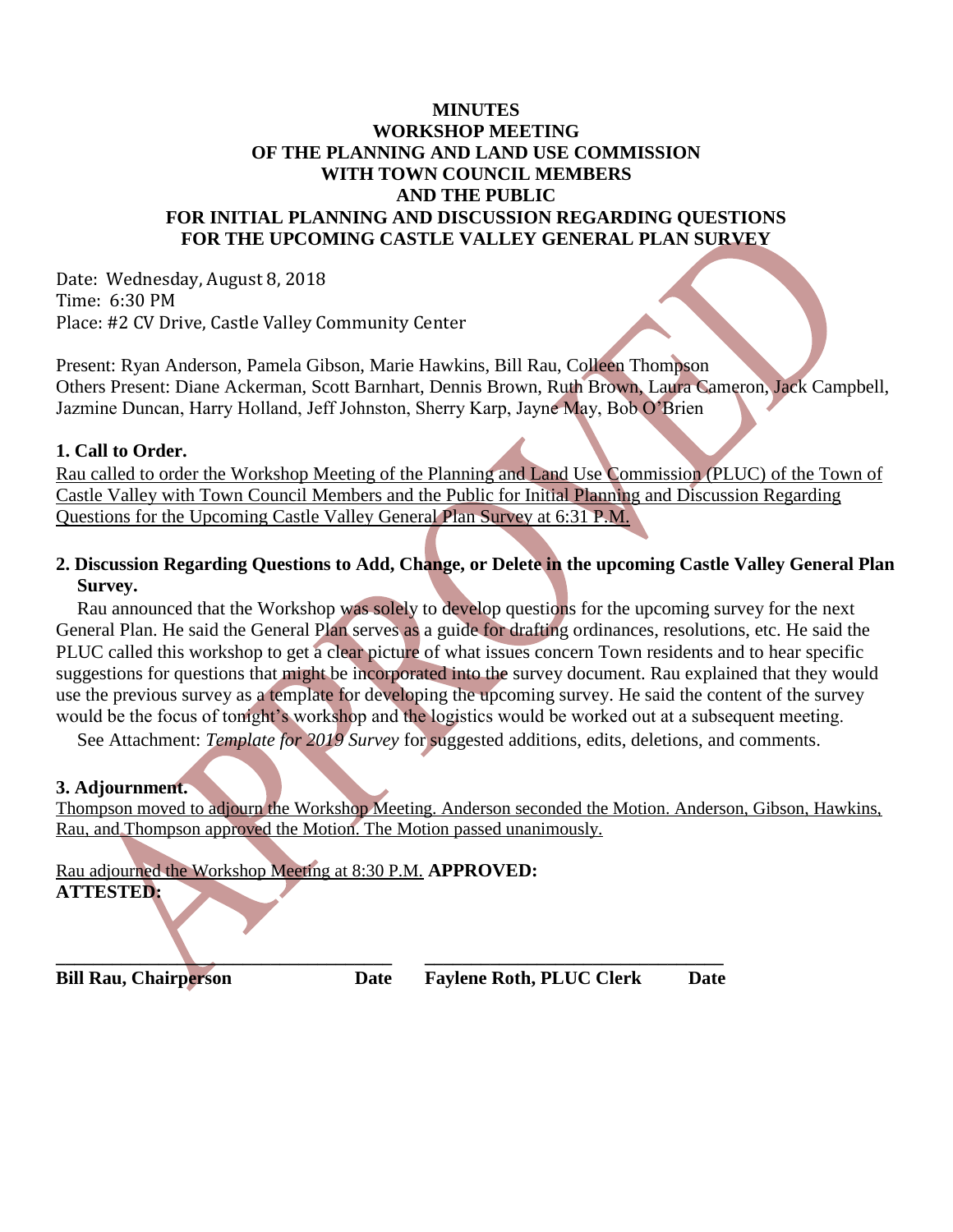# **COULD ADD DISCLAIMER THAT DON'T HAVE TO ANSWER ALL QUESTIONS TO HAVE YOUR ANSWERS COUNTED.**

## **CASTLE VALLEY GENERAL PLAN SURVEY SEPTEMBER 2012 FINAL DRAFT**

Thank you for taking the time to complete this survey. Its purpose is to gather information from the community to help us update the Town's General Plan, which is done every five years*.* Your answers are a crucial part of this process. The Town will hold a public meeting, after the surveys are mailed, to help clarify any questions on the survey and will hold additional public meetings with more detailed discussions after the results of the surveys are compiled. *Please be aware that not all goals inquired about will be achievable in the next 5 years.* To protect your confidentiality, please do not put your name or lot # on the survey. On each question, please fillin your answer or circle your answer for multiple choice and yes/no questions.Use the last page of survey for fill-in questions that require more space to answer.

#### *For instructions on returning surveys, see the last page.*

#### **STATISTICS**

 $\sqrt{2}$ 

| 9 1 A 1 1 D 1 1 U D                   |                                                                                                                                                                                                                                                                                  |                   |                          |                             |                                 |                |                |
|---------------------------------------|----------------------------------------------------------------------------------------------------------------------------------------------------------------------------------------------------------------------------------------------------------------------------------|-------------------|--------------------------|-----------------------------|---------------------------------|----------------|----------------|
|                                       | Please help us learn more by giving us some information about yourself with the following questions:                                                                                                                                                                             |                   |                          |                             |                                 |                |                |
| Are you a (circle all that apply):    |                                                                                                                                                                                                                                                                                  |                   |                          |                             |                                 |                |                |
| <b>Full-time Resident</b>             | Part-time Resident                                                                                                                                                                                                                                                               | Property Owner    | Renter $(?)$             | Non-Resident Property Owner |                                 |                |                |
|                                       | Number of people in your Castle Valley household?                                                                                                                                                                                                                                |                   |                          |                             |                                 |                |                |
|                                       | How old is each person in your household (please list ages)?                                                                                                                                                                                                                     |                   |                          |                             |                                 |                |                |
|                                       | Number of years you have owned land in Castle Valley?_                                                                                                                                                                                                                           |                   |                          |                             |                                 |                |                |
|                                       | Number of years you have been residing in Castle Valley?                                                                                                                                                                                                                         |                   |                          |                             |                                 |                |                |
|                                       | If you are a registered voter, is Castle Valley your registered voting address?                                                                                                                                                                                                  |                   |                          |                             |                                 |                | Yes            |
| N <sub>o</sub>                        | Are you currently renting out a home that you own in Castle Valley?                                                                                                                                                                                                              |                   |                          |                             | Yes                             | N <sub>0</sub> |                |
|                                       | At what stage of development is your property (circle all that apply):                                                                                                                                                                                                           |                   | <b>Permanent Housing</b> |                             | <b>Temporary Housing</b>        |                |                |
| <b>Actively Building</b>              |                                                                                                                                                                                                                                                                                  | No Housing on Lot |                          |                             |                                 |                |                |
| Do you plan to build in (circle one)  |                                                                                                                                                                                                                                                                                  | 5 years           | 10 years                 | Never                       |                                 |                |                |
| How many lots do you own?             |                                                                                                                                                                                                                                                                                  |                   |                          |                             |                                 |                |                |
| <b>SECTION A - WATER &amp; SEPTIC</b> |                                                                                                                                                                                                                                                                                  |                   |                          |                             |                                 |                |                |
|                                       |                                                                                                                                                                                                                                                                                  |                   |                          |                             |                                 |                |                |
| A1 Do you have a well?                |                                                                                                                                                                                                                                                                                  |                   |                          |                             | Yes                             | N <sub>o</sub> |                |
|                                       |                                                                                                                                                                                                                                                                                  |                   |                          |                             |                                 |                |                |
|                                       | A2 If yes, Has the quality or quantity of your well changed:                                                                                                                                                                                                                     |                   |                          |                             | Yes                             |                | N <sub>0</sub> |
|                                       |                                                                                                                                                                                                                                                                                  |                   |                          |                             |                                 |                |                |
|                                       |                                                                                                                                                                                                                                                                                  |                   |                          |                             |                                 |                |                |
|                                       | A6 If you do not have a well, why not (circle all that apply)?                                                                                                                                                                                                                   |                   |                          |                             |                                 |                |                |
| Poor water quality                    | Lack of water availability                                                                                                                                                                                                                                                       |                   | Cost of drilling         |                             | Have not developed property yet |                |                |
| Other (please list):                  |                                                                                                                                                                                                                                                                                  |                   |                          |                             |                                 |                |                |
|                                       |                                                                                                                                                                                                                                                                                  |                   |                          |                             |                                 |                |                |
|                                       | A7 If a suitable site could be located, would you favor the Town spending money to install and maintain a municipal well and pump                                                                                                                                                |                   |                          |                             |                                 |                |                |
|                                       | (not a Valley-wide water distribution system) for self-service fills, especially those with wells not producing potable water (such a<br>Municipal Well would be considered a public water system if it serves an average of at least 25 individuals daily, at least 60 days out |                   |                          |                             |                                 |                |                |
|                                       |                                                                                                                                                                                                                                                                                  |                   |                          |                             |                                 |                |                |
|                                       | of the year, and would thereby give the Town's aquifer greater protection under the State's Water Source Protection Program)?                                                                                                                                                    |                   |                          |                             |                                 |                |                |
|                                       | SOME CONSIDERED THIS QUESTION TOO LONG.                                                                                                                                                                                                                                          |                   |                          |                             |                                 |                |                |
| Strongly in Favor                     | In Favor                                                                                                                                                                                                                                                                         | Neutral           | Against                  | <b>Strongly Against</b>     |                                 |                |                |

*Septic systems pose one of the biggest potential threats to our aquifer. Please help us learn more about the health of existing systems and whether or not you favor certain septic monitoring practices by answering the following questions:* 

**A8** When was your septic system installed? In the last (circle one): 0-5 years  $5-10$  years  $10-15$  years Over 15 years Don't Know

**A9** When was your septic system last pumped? In the last (circle one):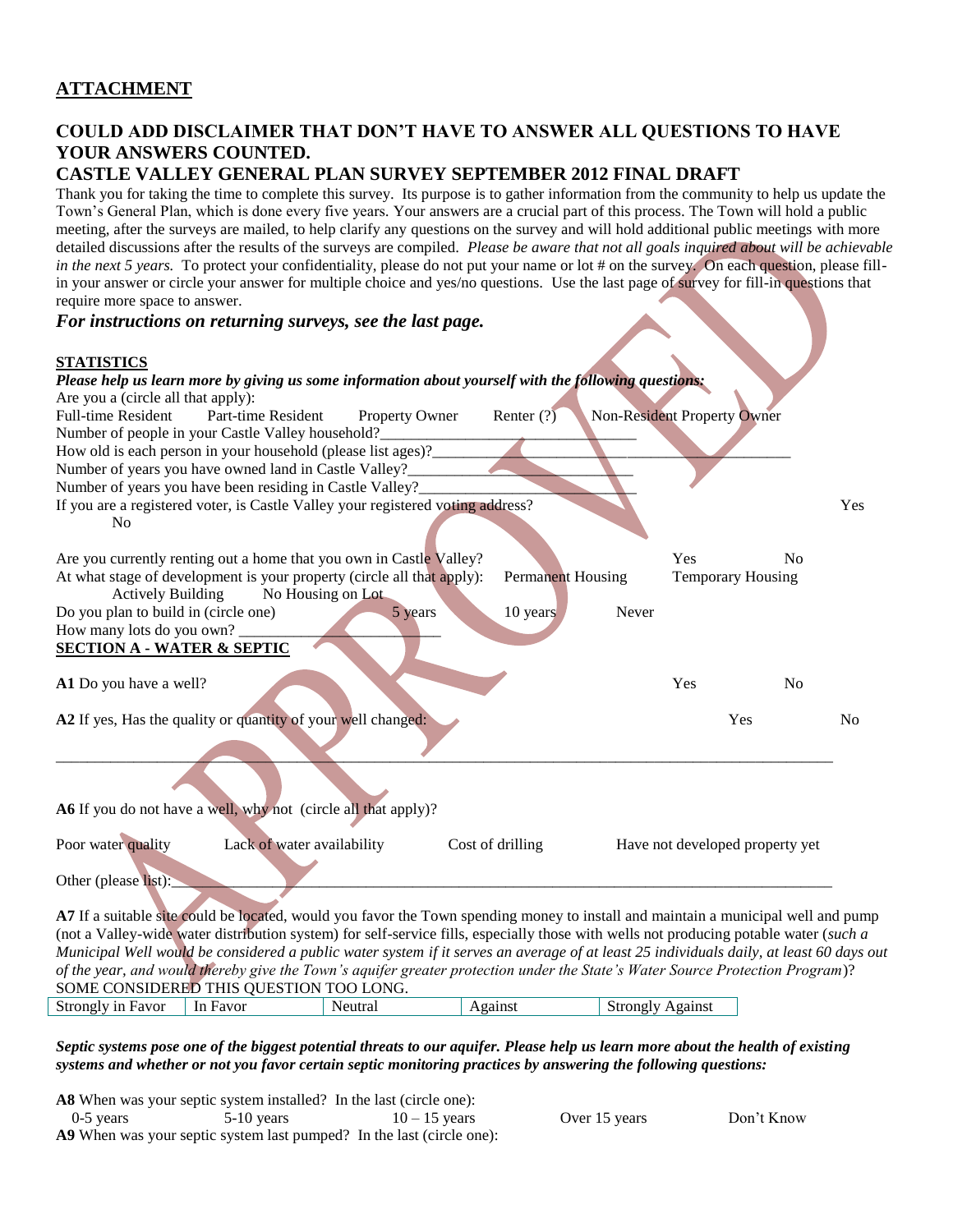0-5 years 5-10 years 10 – 15 years Over 15 years Never Don't Know Do you support requiring a septic tank inspection and pumping every five-to-seven years for those properties with septic tanks in the Town? ???

 $\overline{\phantom{a}}$ 

 $\overline{\phantom{a}}$ 

|                                    | ? JAYNE MAY WILL CHECK WITH A REALTOR                     |                                                                                        |         |                                                                                                                                                       |                |
|------------------------------------|-----------------------------------------------------------|----------------------------------------------------------------------------------------|---------|-------------------------------------------------------------------------------------------------------------------------------------------------------|----------------|
| Strongly in Favor                  | In Favor                                                  | Neutral                                                                                | Against | <b>Strongly Against</b>                                                                                                                               |                |
|                                    |                                                           |                                                                                        |         |                                                                                                                                                       |                |
|                                    | ASK ORION: THE STATE DOES NOT REQUIRE RISERS.<br>In Favor |                                                                                        | Against |                                                                                                                                                       |                |
| <b>Strongly in Favor</b>           |                                                           | Neutral                                                                                |         | <b>Strongly Against</b>                                                                                                                               |                |
|                                    | <b>SECTION B - AGRICULTURE &amp; LIVESTOCK</b>            |                                                                                        |         |                                                                                                                                                       |                |
|                                    |                                                           |                                                                                        |         | <b>B1</b> Do you feel that agriculture and livestock contribute to the reasons you have property in Castle Valley or enjoy living here?               |                |
|                                    |                                                           | <b>CLARIFY CROPS LIVESTOCK AND AGRICULTURE</b>                                         |         |                                                                                                                                                       |                |
|                                    |                                                           |                                                                                        | Yes     | N <sub>o</sub>                                                                                                                                        |                |
|                                    |                                                           |                                                                                        |         | B2 Do you feel that rural character and/or natural landscaping conditions contribute to the reasons you have property in Castle Valley                |                |
| or enjoy living here?              | Do you feel that the presence of wildlife contributes to  |                                                                                        |         | Yes<br>No                                                                                                                                             |                |
|                                    |                                                           |                                                                                        |         |                                                                                                                                                       |                |
|                                    |                                                           |                                                                                        |         | B3 Do you favor the Town continuing to spend money and sponsoring events on invasive noxious weed education and removal?                              |                |
| <b>Strongly in Favor</b>           | In Favor                                                  | Neutral                                                                                | Against | <b>Strongly Against</b>                                                                                                                               |                |
|                                    |                                                           |                                                                                        |         |                                                                                                                                                       |                |
| <b>Strongly in Favor</b>           | In Favor                                                  |                                                                                        |         | B4 Do you favor educating and encouraging property owners to use non-toxic herbicides and/or pesticides on their property?<br><b>Strongly Against</b> |                |
|                                    |                                                           | Neutral                                                                                | Against |                                                                                                                                                       |                |
|                                    |                                                           | <b>B5</b> Do you support the use of organic pesticides only in Castle Valley?          | Yes     | N <sub>o</sub>                                                                                                                                        |                |
|                                    |                                                           |                                                                                        |         |                                                                                                                                                       |                |
|                                    |                                                           |                                                                                        |         |                                                                                                                                                       |                |
|                                    |                                                           |                                                                                        |         | Do you support a change of zoning for the Town from Rural Agricultural Residential (RAR-1) to Rural Residential (RR)?                                 |                |
|                                    |                                                           |                                                                                        |         |                                                                                                                                                       |                |
| <b>SECTION C - QUALITY OF LIFE</b> |                                                           |                                                                                        |         | <b>EXPAND THIS SECTION: A LOT OF INQUIRY IN SECTION I AND LET YOUR VOICE BE HEARD.</b>                                                                |                |
|                                    |                                                           |                                                                                        |         |                                                                                                                                                       |                |
|                                    |                                                           |                                                                                        |         |                                                                                                                                                       |                |
|                                    |                                                           |                                                                                        |         |                                                                                                                                                       |                |
|                                    |                                                           |                                                                                        |         |                                                                                                                                                       |                |
| <b>ADD SENIOR SECTION</b>          |                                                           |                                                                                        |         |                                                                                                                                                       |                |
|                                    |                                                           |                                                                                        |         |                                                                                                                                                       |                |
|                                    |                                                           | ASK FOR TYPES OF SERVICES RESIDENTS WOULD LIKE TO SEE                                  |         | ASK FOR OPINIONS ON TADS AND TYPES OF ACCESSORY BUILDINGS THAT COULD BE USED.                                                                         |                |
|                                    |                                                           | HOW DO WE ENCOURAGE LOWER INCOME HOUSING OR ENCOURAGE YOUNGER PEOPLE                   |         |                                                                                                                                                       |                |
|                                    |                                                           |                                                                                        |         |                                                                                                                                                       |                |
|                                    |                                                           | C3 Do you favor the Town exploring senior housing options for Castle Valley residents? |         |                                                                                                                                                       |                |
| <b>Strongly in Favor</b>           | In Favor                                                  | Neutral                                                                                | Against | <b>Strongly Against</b>                                                                                                                               |                |
|                                    |                                                           |                                                                                        |         |                                                                                                                                                       |                |
|                                    |                                                           |                                                                                        |         | C4 If yes, what kind of senior housing would you support (i.e. multi-family dwellings, assisted living etc.)?                                         |                |
|                                    |                                                           |                                                                                        |         |                                                                                                                                                       |                |
| <b>ADD ROADS SECTION:</b>          |                                                           |                                                                                        |         |                                                                                                                                                       |                |
|                                    |                                                           | Are you satisfied with the condition/maintenance of the road you live on?              |         |                                                                                                                                                       |                |
|                                    |                                                           |                                                                                        |         |                                                                                                                                                       |                |
| <b>SECTION D - ECONOMY</b>         |                                                           |                                                                                        |         |                                                                                                                                                       |                |
|                                    | <b>SECTION E-ORDINANCE &amp; ENFORCEMENT</b>              |                                                                                        |         |                                                                                                                                                       |                |
|                                    |                                                           | <b>E1</b> Do you currently have a problem with your neighbor's lighting?               |         | Yes                                                                                                                                                   | No             |
|                                    | E2 Do you currently have a problem with barking dogs?     |                                                                                        |         | Yes                                                                                                                                                   | No             |
|                                    |                                                           | E3 Do you currently have a problem with dogs running loose in the Town?                |         | Yes                                                                                                                                                   | N <sub>o</sub> |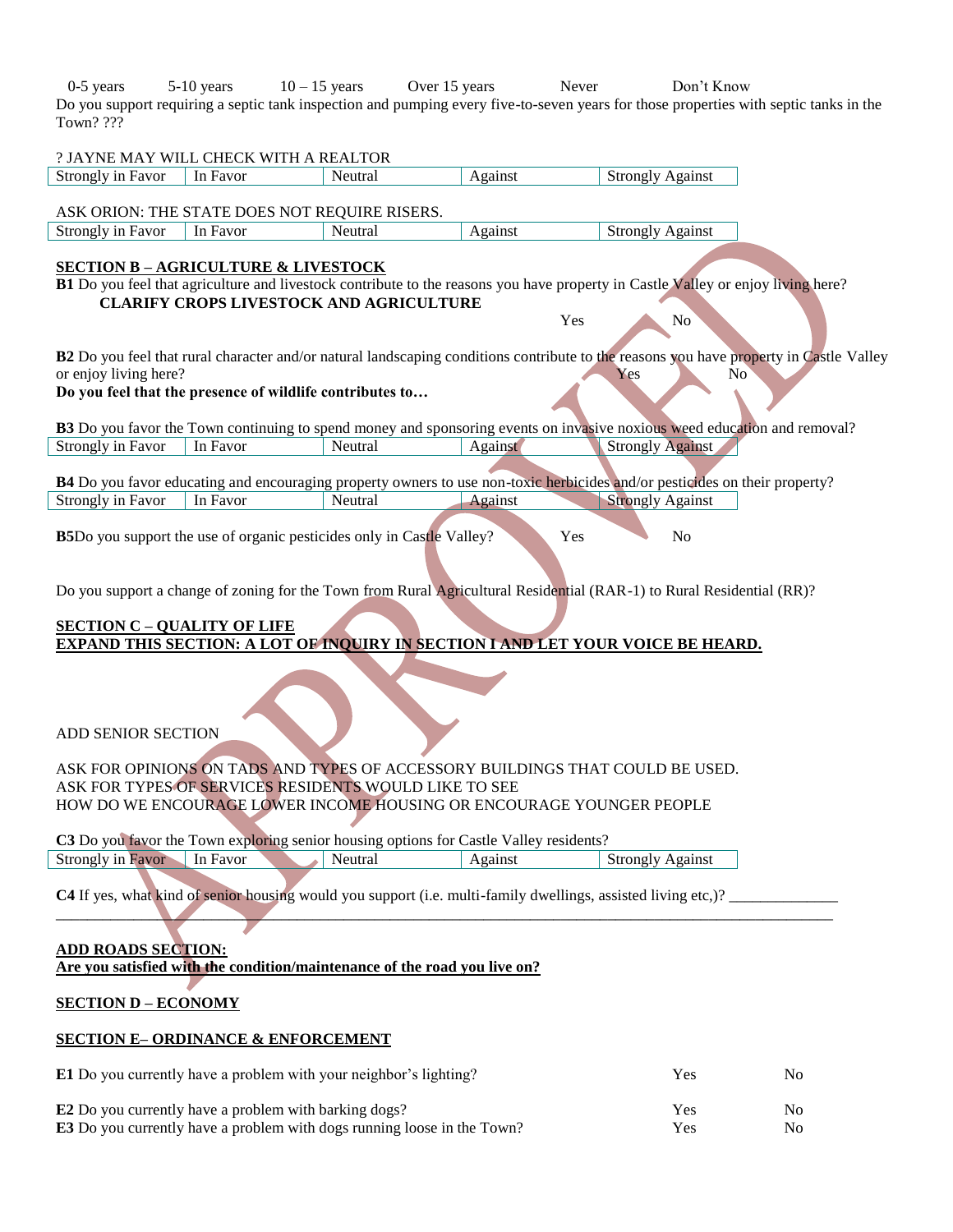|                                                                                                                                                 |                                                                           |                       |                                                                                                                                                                                 | E4 Do you favor the Town amending its Animal Control Ordinance to include a leash law in order to receive animal control services?                                                                                                         |
|-------------------------------------------------------------------------------------------------------------------------------------------------|---------------------------------------------------------------------------|-----------------------|---------------------------------------------------------------------------------------------------------------------------------------------------------------------------------|--------------------------------------------------------------------------------------------------------------------------------------------------------------------------------------------------------------------------------------------|
| Strongly in Favor                                                                                                                               | In Favor                                                                  | Neutral               | Against                                                                                                                                                                         | <b>Strongly Against</b>                                                                                                                                                                                                                    |
|                                                                                                                                                 |                                                                           |                       | Yes                                                                                                                                                                             | Do you want the Town to take the initiative in enforcement? Or Do you favor the Town proceeding with enforcement without<br>involving the Complaint Resolution Process. JASMINE SAYS WOULD HAVE TO CHANGE THE ORDINANCE.<br>N <sub>o</sub> |
|                                                                                                                                                 |                                                                           |                       |                                                                                                                                                                                 | <b>E10</b> Are there are any Town ordinances or regulations that you disagree with and if so how would you change them?                                                                                                                    |
|                                                                                                                                                 |                                                                           |                       |                                                                                                                                                                                 |                                                                                                                                                                                                                                            |
|                                                                                                                                                 |                                                                           |                       | <b>E11</b> Are there any new regulations/ordinances you think the Town should adopt?                                                                                            |                                                                                                                                                                                                                                            |
|                                                                                                                                                 | <b>SECTION F - COMMUNITY LIFE &amp; SUSTAINABLE LIVING</b>                |                       |                                                                                                                                                                                 |                                                                                                                                                                                                                                            |
| <b>SECTION G - GOVERNMENT</b>                                                                                                                   |                                                                           |                       | G3 How do you receive news about the Town government (circle all that apply)?                                                                                                   |                                                                                                                                                                                                                                            |
| Town Website<br><b>Town Mailings</b>                                                                                                            | Email<br>Other (please list):                                             |                       | TI's Castle Valley Comments                                                                                                                                                     | <b>Attending Meetings</b>                                                                                                                                                                                                                  |
| ADD POSSIBILITIES SUCH AS QUARTERLY TOWN HALL                                                                                                   |                                                                           |                       |                                                                                                                                                                                 |                                                                                                                                                                                                                                            |
| ASK: Have you visited the Town website?<br>Are you on the Town e-mail list?<br>Are you aware of the Cstle Valley Community Page?<br>community?_ |                                                                           |                       |                                                                                                                                                                                 | G4 What suggestions do you have to encourage improved communication between the Town government and the                                                                                                                                    |
|                                                                                                                                                 |                                                                           |                       |                                                                                                                                                                                 |                                                                                                                                                                                                                                            |
|                                                                                                                                                 | ADD FIRE AND FIRE PREVENTION SECTION<br><b>ADD INFRASTRUCTURE SECTION</b> |                       |                                                                                                                                                                                 |                                                                                                                                                                                                                                            |
|                                                                                                                                                 |                                                                           |                       | ASK ABOUT RAISING TAXES TO STAY UP WITH COST OF LIVING INCREASES                                                                                                                |                                                                                                                                                                                                                                            |
|                                                                                                                                                 |                                                                           |                       | <b>SECTION H - CAPITAL IMPROVEMENT PROJECTS &amp; OTHER NEW SERVICES</b>                                                                                                        | Please prioritize the following projects that may require additional taxes or fees in order to fund, by rating each with:                                                                                                                  |
| $0 = Do$ Not Favor if Additional Fees/Taxes are Needed to Fund<br>1= Low Priority                                                               |                                                                           | $2 = Medium$ Priority |                                                                                                                                                                                 | $3 = High Priority$                                                                                                                                                                                                                        |
| $H4$ Animal Control (rate 0-3)                                                                                                                  |                                                                           |                       | <b>H2</b> Side road improvement and drainage work beyond what is currently budgeted (rate 0-3)<br>H5 General commuter van/bus service between Castle Valley and Moab (rate 0-3) | H3 Purchase of additional needed equipment, such as a backhoe, for the Town Road Department (rate 0-3) _______                                                                                                                             |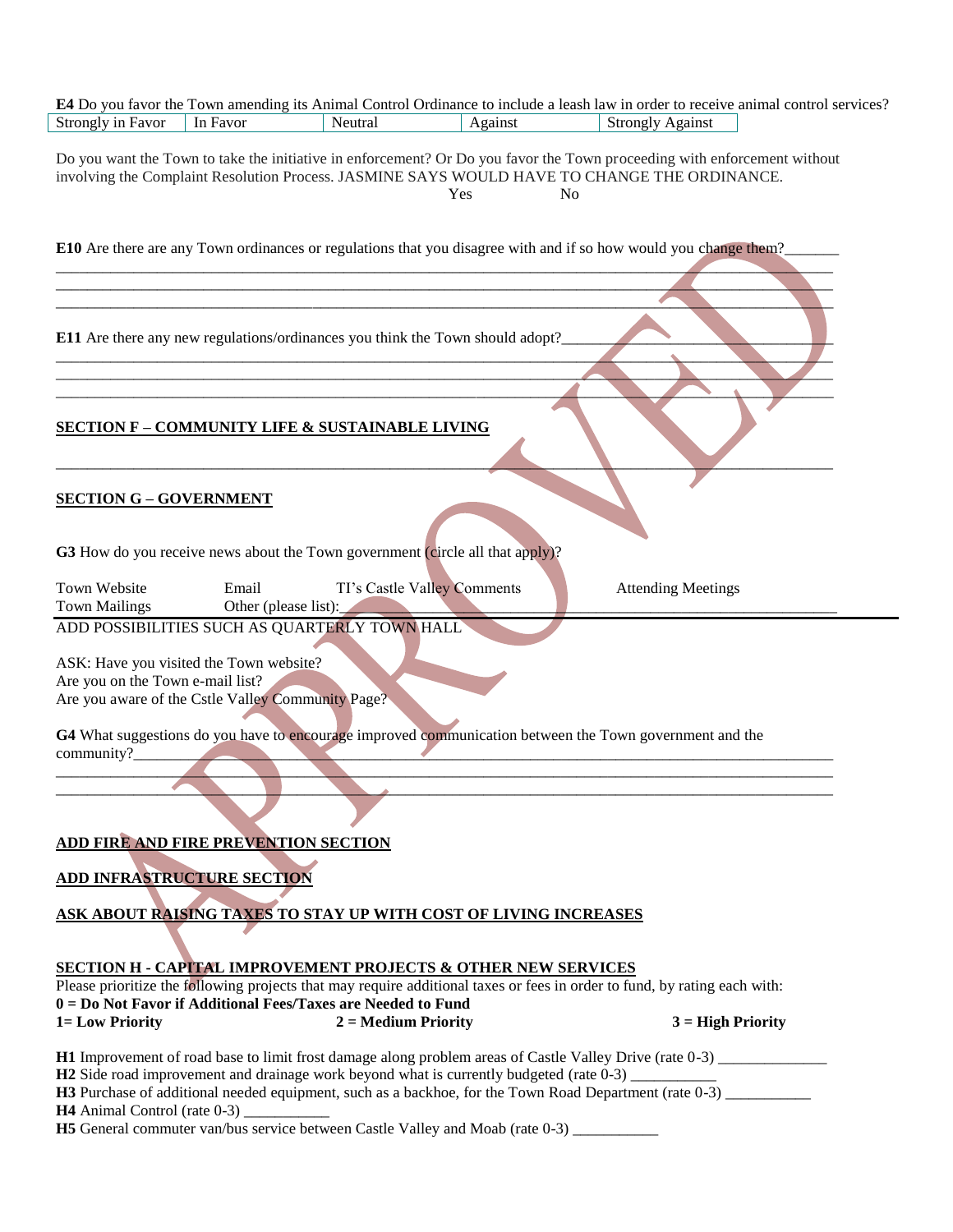| <b>H6</b> Commuter van/bus to Moab Regional Hospital (rate 0-3)<br>H7 Improvement of bulletin board and mailbox area including the addition of a covered waiting area (rate 0-3)<br>H8 Landscaping and beautification of Castle Valley Drive Cemetery beyond what is currently budgeted (rate 0-3)<br>H9 Emergency Medical Services on call in Castle Valley (rate 0-3) ______________<br>H10 Monthly or bi-monthly recycling pickup in the Town sponsored by a company such as Green Solutions (rate 0-3) _____<br>H11 Municipal well and pump for self-service fills (rate 0-3) __________<br>H12 Children's playground equipment on the Town lot (rate 0-3) ____ |
|---------------------------------------------------------------------------------------------------------------------------------------------------------------------------------------------------------------------------------------------------------------------------------------------------------------------------------------------------------------------------------------------------------------------------------------------------------------------------------------------------------------------------------------------------------------------------------------------------------------------------------------------------------------------|
| <b>SECTION I-LET YOUR VOICE BE HEARD</b>                                                                                                                                                                                                                                                                                                                                                                                                                                                                                                                                                                                                                            |
| I1 Which community values and policies do you believe the Town should continue to protect and maintain?<br>Please prioritize the following community values by rating each with:<br>0= Do Not Favor Continuing to Protect and Maintain<br>1= Low Priority<br>$2 = Medium$ Priority<br>$3 = High Priority$                                                                                                                                                                                                                                                                                                                                                           |
| Scenic Views                                                                                                                                                                                                                                                                                                                                                                                                                                                                                                                                                                                                                                                        |
| Tranquility/Silence_________ Wild Life Habitat___<br>Sustainable Agriculture<br>Open Space__________                                                                                                                                                                                                                                                                                                                                                                                                                                                                                                                                                                |
| Sustainable Community Practices_____________ Renewable Energy Technologies_                                                                                                                                                                                                                                                                                                                                                                                                                                                                                                                                                                                         |
| 5-Acre Minimum Lot Size___________ No Commercial Development Beyond What is Currently Allowed                                                                                                                                                                                                                                                                                                                                                                                                                                                                                                                                                                       |
| Single Family Dwelling per 5-Acre Lot Maximum Density Limit                                                                                                                                                                                                                                                                                                                                                                                                                                                                                                                                                                                                         |
| Other High Priority Community Value Not Listed Above:                                                                                                                                                                                                                                                                                                                                                                                                                                                                                                                                                                                                               |
| 12 Which issues do you believe the Town should make a high priority to develop or improve upon?<br>Please prioritize the issues below by rating each with:<br>0= Do Not Favor Continuing to Develop or Improve Upon<br>$2$ = Medium Priority<br>1= Low Priority<br>$3 = High Priority$                                                                                                                                                                                                                                                                                                                                                                              |
| Housing Types & Sizes Allowed<br>Valley Trail System_______<br>Septic Regulations                                                                                                                                                                                                                                                                                                                                                                                                                                                                                                                                                                                   |
|                                                                                                                                                                                                                                                                                                                                                                                                                                                                                                                                                                                                                                                                     |
| Emergency Preparedness________ Evacuation Policies and Plans_<br>Fire Prevention & Suppression                                                                                                                                                                                                                                                                                                                                                                                                                                                                                                                                                                      |
| Livestock Limits_____                                                                                                                                                                                                                                                                                                                                                                                                                                                                                                                                                                                                                                               |
| I3 Please share any additional concerns or suggestions to help address any issues that you indicated in I1 and I2 above as having a<br>high priority:                                                                                                                                                                                                                                                                                                                                                                                                                                                                                                               |
| 14 What should the Town spend less money on in its overall operating expenses (add link to town budget on website)?                                                                                                                                                                                                                                                                                                                                                                                                                                                                                                                                                 |
| <b>I5</b> What should the Town spend more money on in its overall operating expenses (add link to town budget on website)?                                                                                                                                                                                                                                                                                                                                                                                                                                                                                                                                          |
|                                                                                                                                                                                                                                                                                                                                                                                                                                                                                                                                                                                                                                                                     |